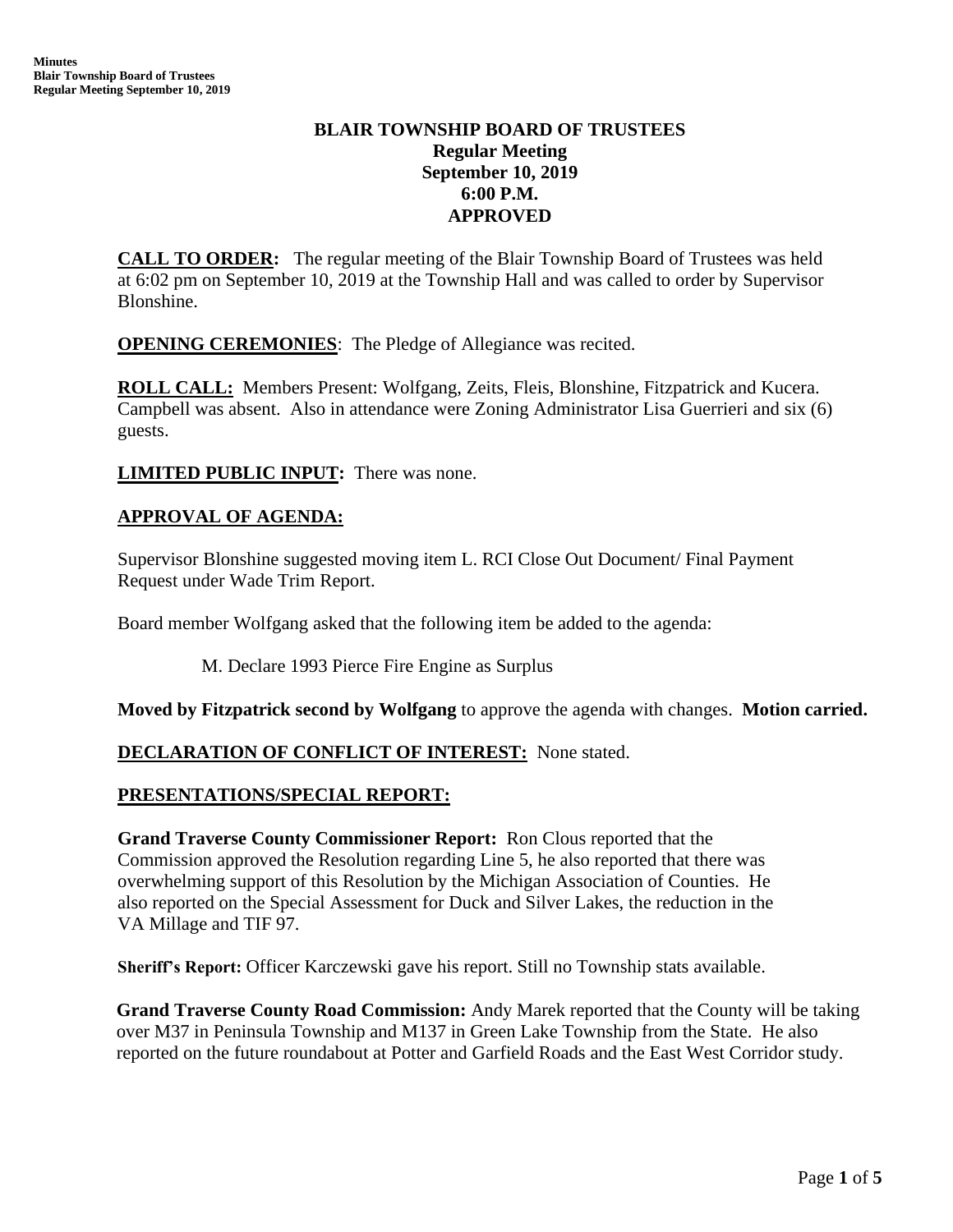**Wade Trim Report:** Brian Sousa, Township Engineer reported that the Iron Removal Plant is finally up and running. He thanked Township staff for working together to resolve the issues encountered with this project. He explained that the RCI Close Out/Final Payment will not happen until the Township receives a revised invoice from WesTech.

**Operation Services:** Patrick Gallagher reiterated that the plant is up and running and it has pumped 1.2 Million gallons of water so far without issues. He also appreciated everyone's collaboration on resolving the issues.

 **Treasurer Report:** Report was included in Board packet.

# **ANNOUNCEMENTS/CORRESPONDENCE:**

Supervisor Blonshine read a letter from Andy Nickerson expressing his wish to be reappointed to the Planning Commission. She also read a letter from Holly and Doug Gallagher thanking the Board for all that they do. Note sent by Megan Olds regarding the Butterfly hatchery and release that Supervisor Blonshine has been spearheading all summer, "she is an inspiration". Blonshine also mentioned the Monarch City USA flyer the Township received.

 Supervisor Blonshine also announced that the Township was able to purchase a Speed Radar Trailer for \$1.00. It is being repaired and will be in use soon.

**Discussion on Family Movie Night**: Board member Kucera reported that Family Movie Night went well. There was discussion regarding the date, how to inform more people, location and menu.

 **Township Clean Up Day:** Supervisor Blonshine reminded everyone that Clean Up Day is this Saturday.

 **Vance Road Clean Up:** Supervisor Blonshine stated that the Emergency Services Department has done one clean up already this year and due to the date of the Township Clean Up, Vance Road Fall Clean Up has been cancelled.

 **Update on new Website:** Board member Campbell was not in attendance to give an update.

## **CONSENT CALENDAR**

.

.

| <b>FUND</b>         | <b>CHECK NUMBERS</b> | <b>TOTALS</b>  | <b>REPORT</b>                    |
|---------------------|----------------------|----------------|----------------------------------|
| Pooled Operating    | #3104-3190           | 277,843.97     | <b>Emergency Services Report</b> |
| Trust & Agency Fund | #1048                | 1,485.00       | Water Dept. Report               |
| Tax Account         | #6407-6427           | \$1,085,909.74 | Supervisor/Zoning Report         |
| Payroll Check/EFT   | #1386-1398           | 62,603.61      | Minutes August 13, 2019          |
| Direct Deposits     |                      | 100,415.64     | <b>Regular Meeting</b>           |

**Moved by Fitzpatrick second by Zeits** to approve the consent calendar as presented. **Motion carried.**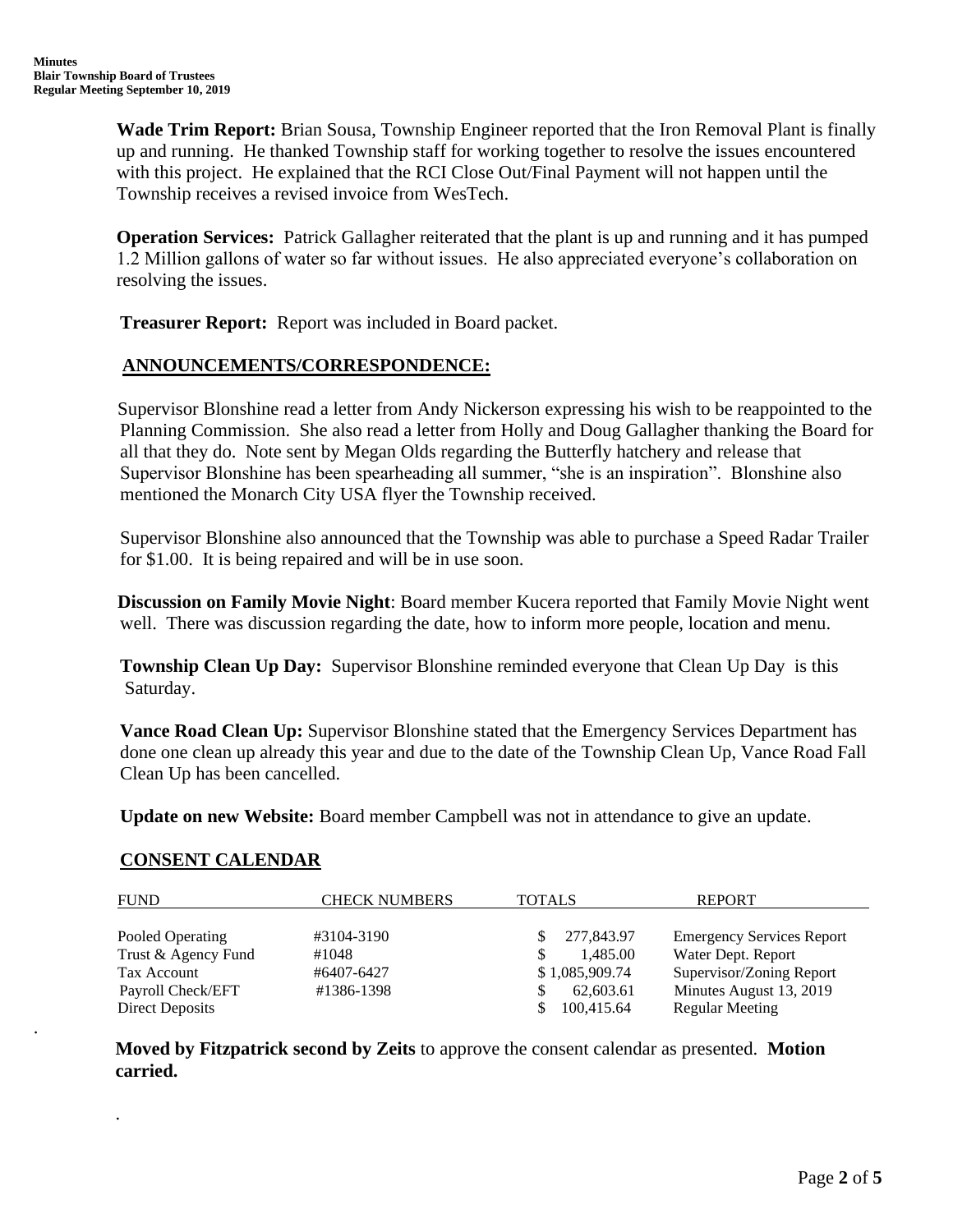#### .  **UNFINSHED BUSINESS:**

There was none.

## **NEW BUSINESS:**

**a. Public Hearing:** Special Use Case # SU/SPR 19-08-01 Traverse City Pit Spitters – requesting a Special Use/Site Plan Review to establish outdoor displays and sales of assorted larger scale items to conduct exhibitions at existing ballpark and building located at 333 Stadium Drive, Traverse City, MI 49685. Parcel # 28-02-225-021-01.

#### **Opened the Public Hearing at 7:08pm.**

There was no public input.

#### **Closed the Public Hearing at 7:10 pm**

**Moved by Fitzpatrick second by Fleis** to approve SU/SPR#19-08-01 as it meets the standards for approval in section 22.04 items A-G of the Blair Township Zoning Ordinance and was recommended for approval by the Blair Township Planning Commission. **Yes:** Zeits, Fleis, Blonshine, Fitzpatrick, Kucera and Wolfgang. **No:** None. **Motion carried.**

#### **b. New Road Naming:**

**Moved by Wolfgang second by Zeits** to approve the name Silver Sunrise Trail. **Motion carried.**

#### **c. Planning Commission Reappointments:**

Supervisor Blonshine commended Andy Nickerson for his work on the Planning Commission.

**Moved by Blonshine second by Zeits** to reappoint Andy Nickerson to the Planning Commission term expiring 11/30/2022. **Yes:** Fleis, Kucera, Wolfgang, Blonshine, Zeits, Fitzpatrick. **No:** None. **Motion carried.**

Supervisor Blonshine recommended reappointing George Lombard to the Planning Commission.

**Moved by Blonshine second by Kucera** to reappoint George Lombard to the Planning Commission term expiring 11/30/2022. **Yes:** Kucera, Wolfgang, Blonshine, Zeits, Fitzpatrick, Fleis. **No:** None. **Motion carried.**

## **d. ZBA Reappointment:**

Supervisor Blonshine recommended reappointing Felicia Randall to the ZBA.

**Moved by Blonshine second by Kucera** to reappoint Felicia Randall to the Zoning Board of Appeals term expiring 11/30/2022. **Yes:** Wolfgang, Blonshine, Zeits, Fitzpatrick, Fleis Kucera**. No:** None. **Motion carried.**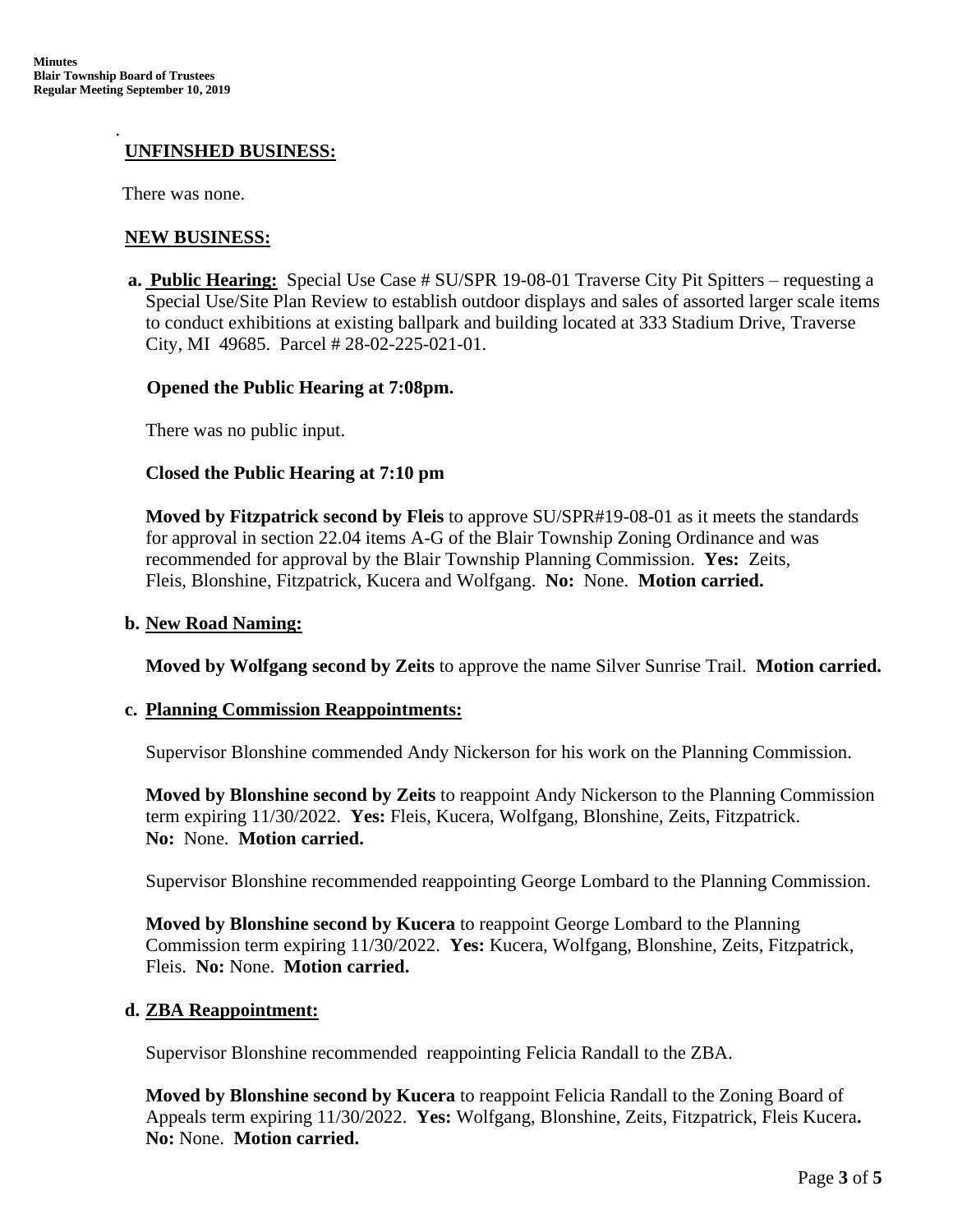## **e. Ordinance Enforcement Officer – 90 Day Review and Pay Rate Increase:**

Supervisor Blonshine stated that Matt Jerome has excelled in this position and she recommends raising his pay from \$18.75 per hour to \$20.00 per hour.

**Moved by Fitzpatrick second by Zeits** to approve the wage increase for the Ordinance Enforcement Officer from \$18.75 per hour to \$20.00 per hour effective with the next pay period beginning September 14, 2019. **Yes:** Fleis, Blonshine, Fitzpatrick, Kucera, Fleis, Wolfgang, Zeits**. No:** None. **Motion carried.**

## **f. Zoning Department Budget Amendment:**

Board member Wolfgang explained that this amendment is needed due to the wage increase for the Ordinance Enforcement Officer.

**Moved by Fitzpatrick second by Wolfgang** to amend the budget moving \$2,250.00 from Contingency to the Zoning budget to cover wages and FICA. **Yes:** Blonshine, Fitzpatrick, Kucera, Wolfgang, Zeits, Fleis. **No:** None. **Motion carried**.

# **g. Township Park Restrooms:**

Board Member Kucera stated his concerns about the condition of the park restrooms, but also has concerns regarding vandalism. There was discussion regarding painting the walls, fixing the stall door, fixing the leak and installing the urinal and the vandalism that has occurred. Supervisor Blonshine suggested brainstorming and bringing ideas to a future meeting. No action taken.

## **h. Drinking Water Remediation Grant:**

Supervisor Blonshine stated that the Water Asset Management Council has made the determination that none of the applicants meet the disadvantaged criteria and therefore the Township will be required to pay the 20% local match. The grant written was for approximately \$97,000.00.

**Moved by Wolfgang second by Kucera** to approve expending \$20,000.00 as a 20% match to the Drinking Water Remediation Grant. **Yes:** Fitzpatrick, Kucera, Wolfgang, Zeits, Fleis, Blonshine. **No:** None. **Motion carried.**

## **i. Emergency Services Surplus Equipment:**

**Moved by Kucera second by Fitzpatrick** to declare the 2007 GMC Yukon surplus so that it may be sold. **Motion carried.**